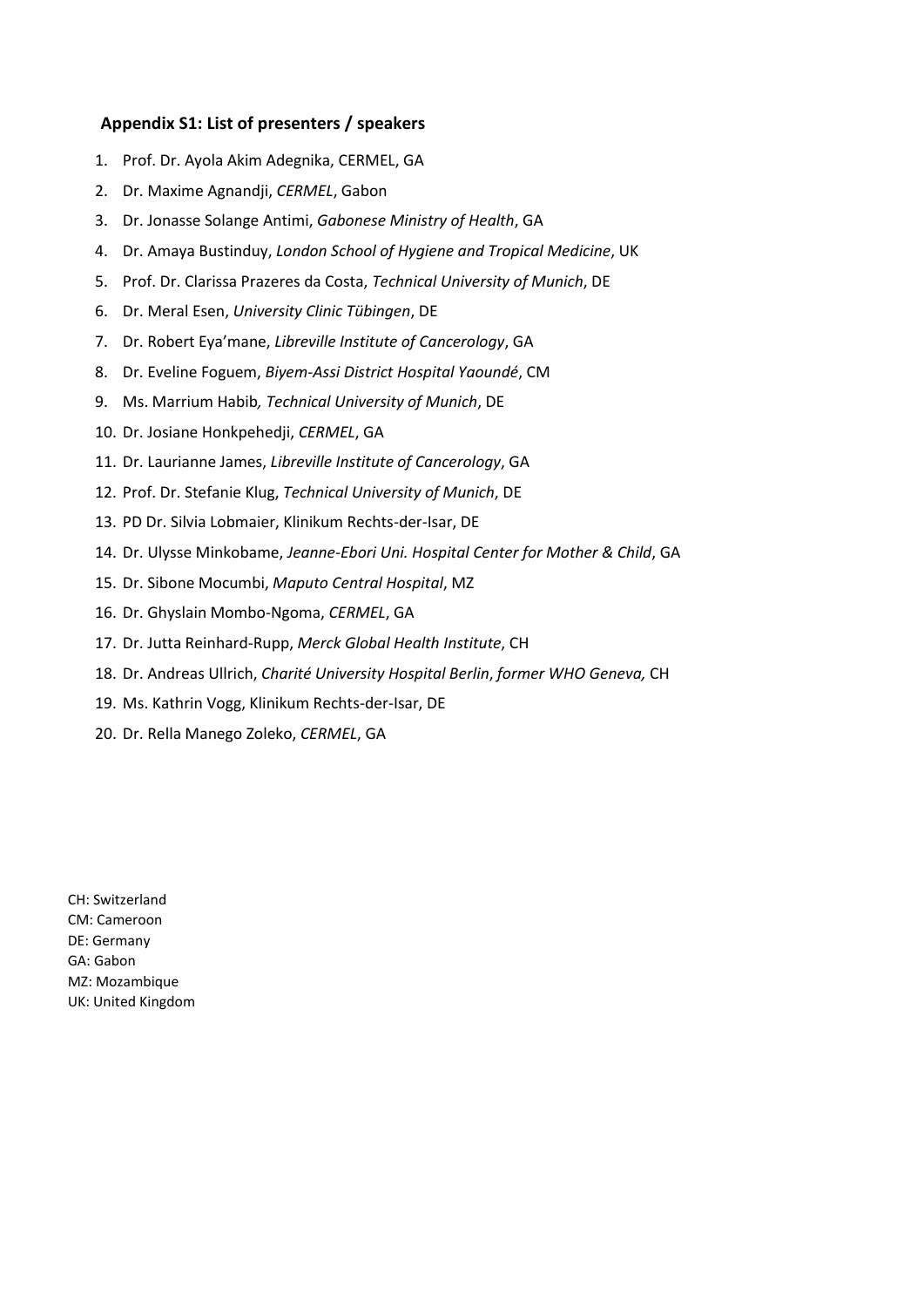## **Appendix S2: Agenda of the workshop**

| Tuesday 21 <sup>st</sup> January 2020 |                                                 |  |  |
|---------------------------------------|-------------------------------------------------|--|--|
| $8:30 - 15:00$                        | <b>Arrival and Registration of Participants</b> |  |  |
| 15:00 -17:00                          | <b>Opening Ceremony</b>                         |  |  |
|                                       | Speakers: Prof. Akim Adegnika, CERMEL, Gabon    |  |  |
|                                       | Prof. Clarissa Prazeres da Costa, TUM, DE       |  |  |
|                                       | Dr. Meral Esen, UKT, DE                         |  |  |
|                                       | Rep. Of Mayor of Lambaréné, Gabon               |  |  |
| 17:00 -19:00                          | Cocktail Reception                              |  |  |
| 19:00                                 | <b>Retire to Hotel</b>                          |  |  |

|                 | Wednesday 22 <sup>nd</sup> January 2020                                                                                                      |
|-----------------|----------------------------------------------------------------------------------------------------------------------------------------------|
| $08:30 - 09:45$ | Plenary 1 : Female Genital Schistosomiasis                                                                                                   |
|                 | Chairs: Prof. Peter Kremsner, CERMEL/ UKT, DE                                                                                                |
|                 | Prof. Clarissa Prazeres da Costa, TUM, DE                                                                                                    |
| $08:30 - 09:15$ | Presenter: Dr. Amaya Bustinduy, LSHTM, UK                                                                                                    |
|                 | « Female Genital Schistosomiasis, Schistosoma haematobium's neglected child»                                                                 |
| $09:15 - 09:30$ | Presenters: Dr. G. Mombo-Ngoma, CERMEL, Gabon                                                                                                |
|                 | « Co-infection HIV and malaria during pregnancy: Interventions and Challenges »                                                              |
|                 | Presenter: Dr. R. Manego Zoleko, CERMEL, Gabon                                                                                               |
| $09:30 - 09:45$ | « Growth, nutritional status and mortality of cohort of children during their first year of<br>life in rural and semi-urban areas of Gabon » |
| $09:45 - 10:30$ | Plenary 2 : Cervical Cancer                                                                                                                  |
|                 | Chairs: Dr. Meral Esen, UKT, DE                                                                                                              |
| $09:45 - 10:15$ | Presenter: Prof. Stefanie Klug, TUM, DE                                                                                                      |
|                 | « Cervical Cancer and HPV in Sub Saharan Africa »                                                                                            |
| $10:15 - 10:30$ | Presenter: Dr. Andreas Ullrich, Charité Berlin, CH (online)                                                                                  |
|                 | « WHO's Global Policies against Cervical Cancer and National Implementation »                                                                |
| $10:30 - 10:45$ | Presenter: Dr. L. James, Institute of Cancerology, Gabon                                                                                     |
|                 | « Prognostic Factors for Cancer at the Institute of Cancerology in Gabon »                                                                   |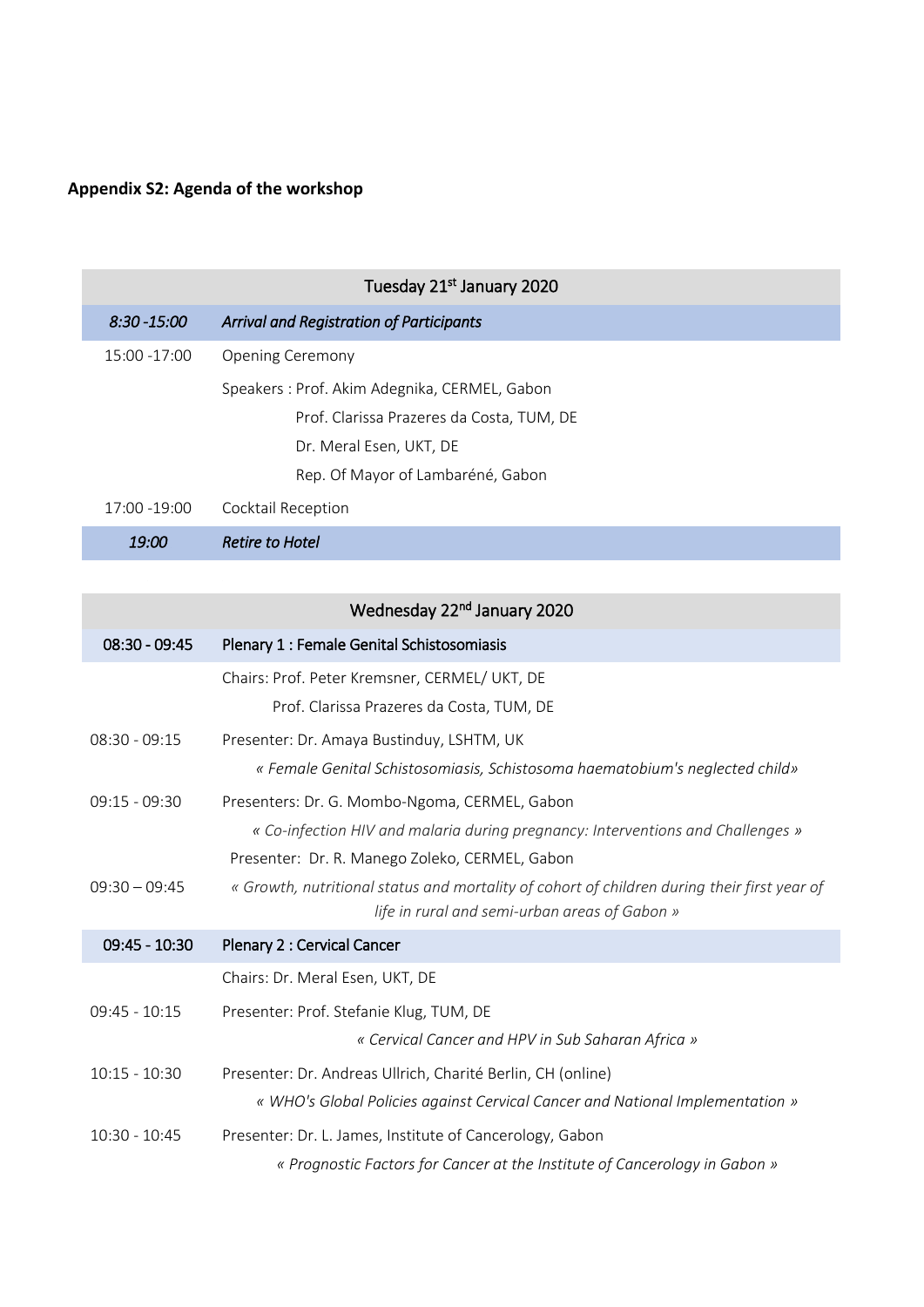| 10:45 -11:00    | <b>Coffee Break</b>                                                    |                                                                          |
|-----------------|------------------------------------------------------------------------|--------------------------------------------------------------------------|
| $11:00 - 12:00$ | Workshop 1: Female Genital<br>Schistosomiasis (Group 1)                | Workshop 2: Cervical Cancer (Group 2)                                    |
|                 | Moderator: Dr. Jutta Reinhard-Rupp,<br>Merck KGaA, CH                  | Moderator: Dr. Eveline Foguem, Biyem-Assi<br>District Hospital, Cameroon |
| 12:00 -13:00    | Workshop 1: Female Genital<br>Schistosomiasis (Group 2)                | Workshop 2: Cervical Cancer (Group 1)                                    |
|                 | Moderator: Dr. Jutta Reinhard-Rupp,<br>Merck KGaA, CH                  | Moderator: Dr. Eveline Foguem, Biyem-Assi<br>District Hospital, Cameroon |
| 13:00 - 14:30   | Lunch                                                                  |                                                                          |
| 14:30 - 16:30   | Round table on FGS and Cervical Cancer                                 |                                                                          |
|                 | Chair: Dr. Sibone Mocumbi, Hôpital Central de Maputo, Mozambique       |                                                                          |
|                 | Experts: Dr. L. James, Institute of Cancerology, Gabon                 |                                                                          |
|                 | Dr. Amaya Bustinduy, LSHTM, UK                                         |                                                                          |
|                 | Prof. Stefanie Klug, Technical University of Munich, DE                |                                                                          |
|                 | Dr. Jutta Reinhard-Rupp, Merck KGaA, CH                                |                                                                          |
| 16:30 - 17:30   | <b>Coffee Break &amp; Networking</b>                                   |                                                                          |
| $16:30 - 17:30$ | Summary and Presentation of Workshop Outcomes                          |                                                                          |
|                 | Presenters: Dr. Eveline Foguem, Biyem-Assi District Hospital, Cameroon |                                                                          |
|                 | Dr. Jutta Reinhard-Rupp, Merck KGaA, CH                                |                                                                          |
| 19:00 - 21:00   | <b>Dinner</b>                                                          |                                                                          |

| Thursday 23rd January 2020 |  |  |  |
|----------------------------|--|--|--|
|----------------------------|--|--|--|

| $08:30 - 09:35$ | Plenary 3 : Cesarean Section                                                                                 |
|-----------------|--------------------------------------------------------------------------------------------------------------|
|                 | Chairs: Dr. Sibone Mocumbi, Hôpital Central de Maputo, Mozambique                                            |
| $08:30 - 09:15$ | Presenters: Dr. Silvia Lobmaier, Klinikum Rechts-der-Isar Munich, TUM, DE                                    |
|                 | « Problems of Cesarean section in low-income countries »                                                     |
| $09:15 - 09:30$ | Dr. Robert Eya'mane, Libreville Institute of Cancerology, Gabon                                              |
|                 | « SCREENING OF CERVICAL CANCER IN GABON BY VISUAL INSPECTION AFTER<br>APPLICATION OF ACETIC ACID AND LUGOL » |
| $09:30 - 10:15$ | Plenary 4 : Women's Health in Gabon                                                                          |
|                 | Chairs: Prof. Ayôla Akim Adegnika, CERMEL, Gabon                                                             |
|                 | Dr. Eveline Foguem, Biyem-Assi District Hospital, Cameroon                                                   |
| $09:30 - 09:45$ | Presenters: Dr. Josiane Honkpehedji, CERMEL, Gabon                                                           |